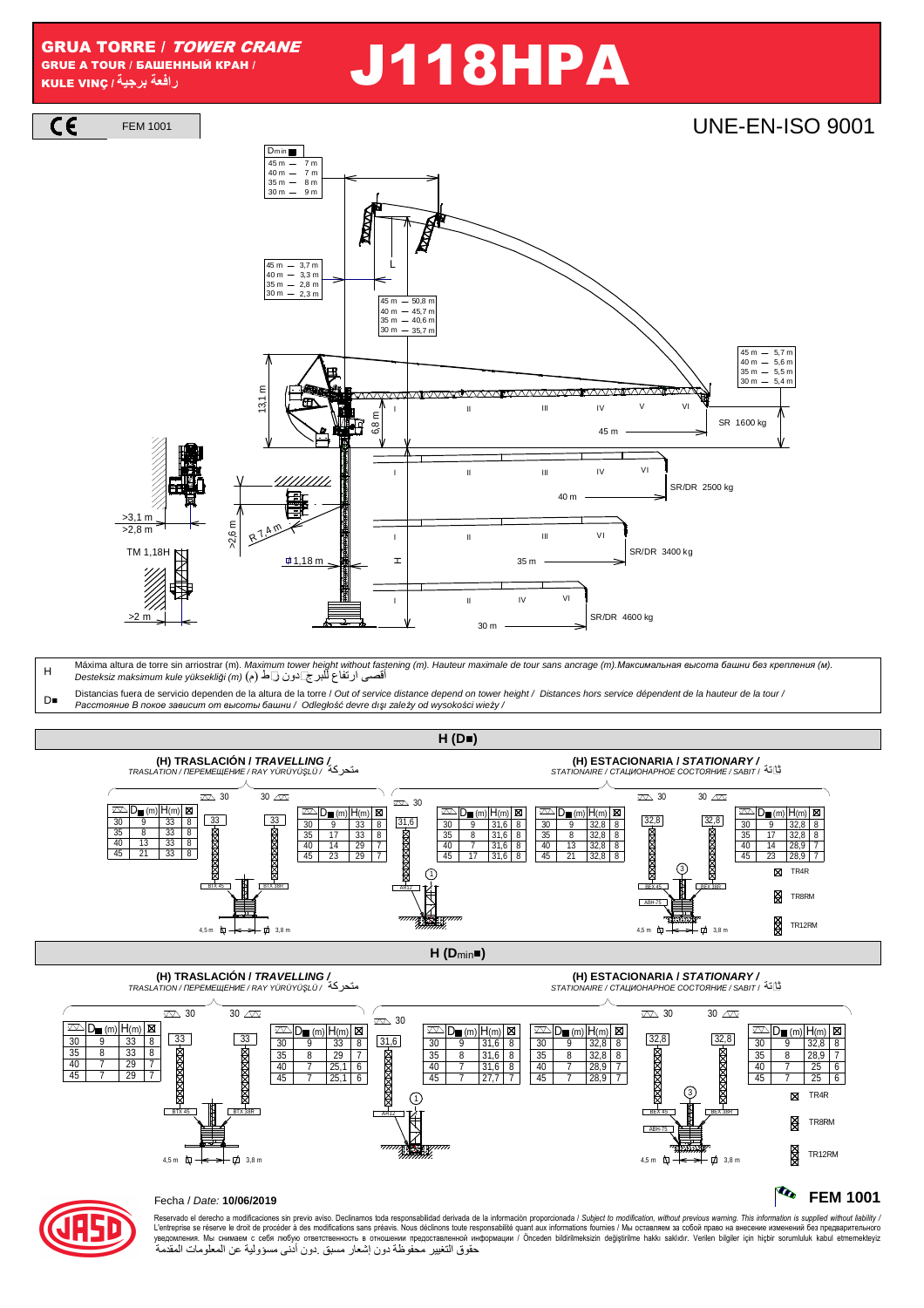



Reservado el derecho a modificaciones sin previo aviso. Declinamos toda responsabilidad derivada de la información proporcionada / Subjec*t to modification, without previous warning. This information is supplied without l* حقوق التغيير محفوظة دون إشعار مسبق .دون أدنى مسؤولية عن المعلومات المقدمة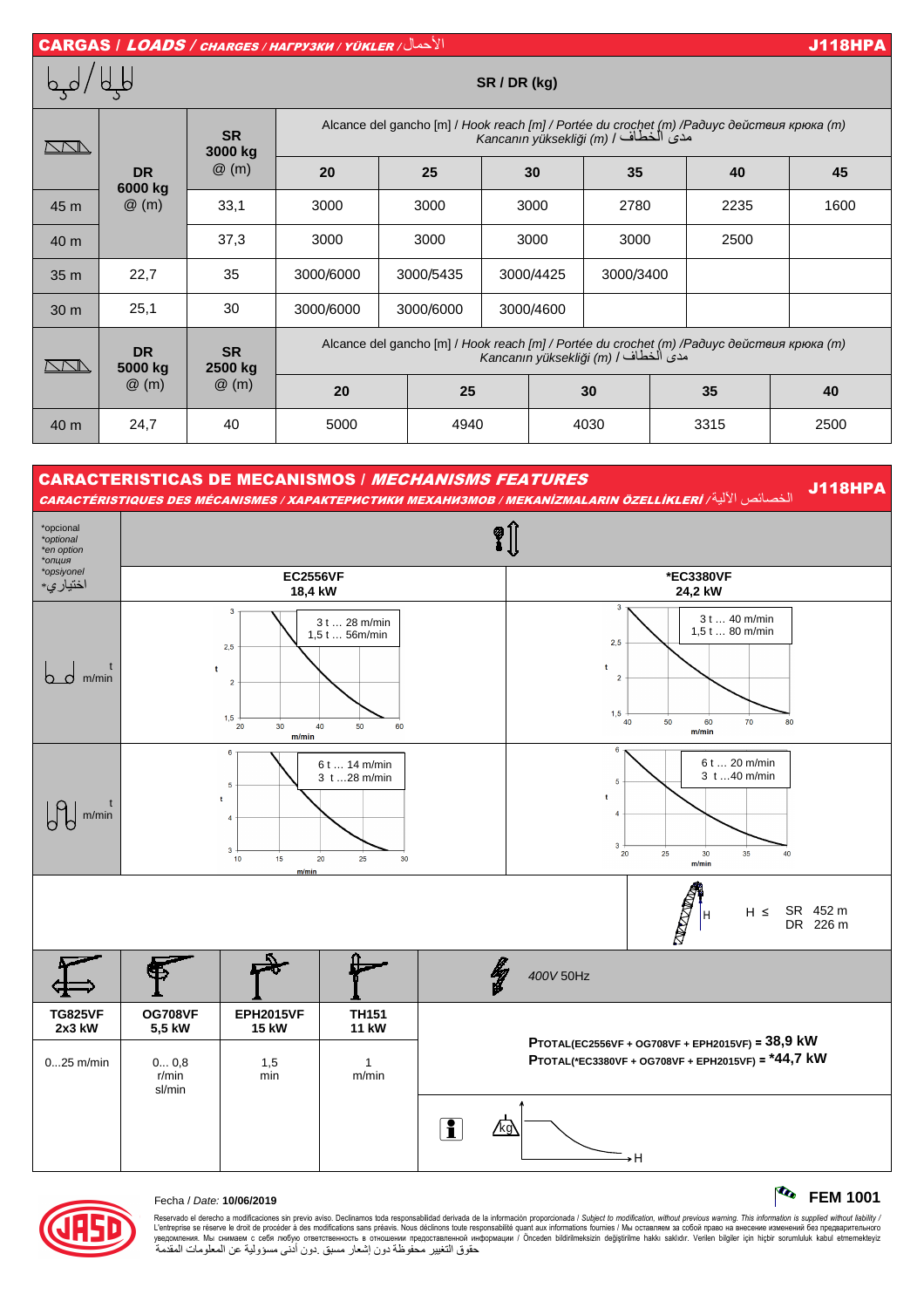| <u>قائمة التحميل/ LISTA DE EMBARQUE / <i>PACKING LIST / LISTE DE COLISAGE / CПИСОК ПОСТАВКИ / ÇEKİ LISTESI / المكافحات ا</i></u>                                                                                                                                                                                                                                                                                                                                           |                                                       |                                                    |                                                    | <b>J118HPA</b>                           |
|----------------------------------------------------------------------------------------------------------------------------------------------------------------------------------------------------------------------------------------------------------------------------------------------------------------------------------------------------------------------------------------------------------------------------------------------------------------------------|-------------------------------------------------------|----------------------------------------------------|----------------------------------------------------|------------------------------------------|
| DENOMINACIÓN / DENOMINATION / DÉSIGNATION / HA3BAHUE / AÇIKLAMA   سم                                                                                                                                                                                                                                                                                                                                                                                                       | $L$ [m]                                               | A[m]                                               | H[m]                                               | P/W<br>[kg]                              |
| TR8RM<br>Torre / Tower / Tour<br>TR12RM<br>برج/ Башня / Kule /<br>TR4R                                                                                                                                                                                                                                                                                                                                                                                                     | 8,070<br>12,010<br>4,15                               | 1,190<br>1,190<br>1,190                            | 1,190<br>1,190<br>1,190                            | 2575<br>3715<br>1430                     |
| Torre asiento pista + base punta de torre + orientación<br>Slewing table + tower head base + slewing mechanism<br>Tour pivot + base du porte-flèche + mécanisme d'orientation<br>Сиденье площадки + основание верхней секции башни + поворотный<br>механизм<br>Göbek + kule kafa bölümü tabanı + mekanizma /<br>برج وحدة الدوارن + قاعدة رأس البرج + ألية الدوران                                                                                                          | 2,900                                                 | 1,710                                              | 1,900                                              | 3.000                                    |
| Conjunto asiento pista, punta de torre, orientación y elevación<br>Slewing table assembly, tower head, slewing and hoisting mechanism<br>Groupe pivot + porte-flèche + mécanisme d'orientation + de levage<br>Сиденье площадки + верхняя секция башни + поворотный<br>механизм + подъемный механизм<br>Göbek +kulenin kafa bölümü+mekanizma+vinç kulesi<br>مجموعة وحدة الدوارن + رأس البرج + ۖ ألية الدوران + ألية الرفع                                                   | 8,450                                                 | 1,750                                              | 2,450                                              | 8.000                                    |
| Tramo de pluma<br>$[1]$<br>Jib section<br>I<br>$[!!] % \begin{center} % \includegraphics[width=\textwidth]{images/Trn1.png} % \end{center} % \caption { % Our method can be used for the method. % The method is used in the text. % The method is used in the text. % } % \label{fig:Trn1.png} %$<br>VI<br>Ш<br>Ш<br>$\mathbf{I}$<br>IV<br>Tronçon de flèche<br>$[   ]$<br><b>WWW.WWW</b><br>Секция стрелы<br>[IV]<br>Bom bölümü<br>[V]<br>أجزاء الذراع<br>N <sub>1</sub> | 10,230<br>10,165<br>10,155<br>5,265<br>5,265<br>5,705 | 0,990<br>0,860<br>0,860<br>0,860<br>0,845<br>0,865 | 1,075<br>1,065<br>1,050<br>1,050<br>1,045<br>1,057 | 1.195<br>870<br>630<br>320<br>290<br>410 |
| Punta de pluma / Jib end / Pointe de flèche / Конец стрелы / Bom ucu /<br>مقدمة الذراع                                                                                                                                                                                                                                                                                                                                                                                     | 0,820                                                 | 0,550                                              | 0,685                                              | 90                                       |
| Mecanismo elevación carga / Hoisting mechanism / Mécanisme de<br>الية الرفع/ Vinç kulesi / Геуаде/ подъемный механизм                                                                                                                                                                                                                                                                                                                                                      | 1,430                                                 | 1,060                                              | 0,800                                              | 810                                      |
| Punta de torre + Elevación carga / Tower head + hoisting mechanism<br>Porte-flèche + mécanisme de levage / Верхняя секция башни +<br>подъемный механизм<br>رأس البرج + ألية الرف / Kulenin kafa bölümü + Vinç kulesi                                                                                                                                                                                                                                                       | 6,100                                                 | 1,500                                              | 2,455                                              | 5.000                                    |
| Elevación pluma con plataforma / Luffing mech + platform / Relevage de<br>flèche + plateform + Подъем стрелы + Платформа + Yük kaldırma ve<br>رافع الذراع + كابينة / indirme + Platform<br>Clindro hidráulico / Hydraulic cylinder / Cylindre hydraulique /                                                                                                                                                                                                                | 2,700<br>3,380                                        | 1,180<br>0,620                                     | 2,23<br>0,535                                      | 1.130<br>1.350                           |
| $H_{\square}$<br>H<br>Polipasto / Hook assembly / Palan / Полиспаст / Kanca takımı / بكرة<br>Gancho / Hook                                                                                                                                                                                                                                                                                                                                                                 | 0,835                                                 | 0,235                                              | 1,175                                              | 220                                      |
| Tirante sostén pluma / Jib support tie / Tirant de fleche / Растяжка<br>مشد دعامة الذراع/ лоддержки стрелы / Коl destek bağları                                                                                                                                                                                                                                                                                                                                            | 6,260                                                 | 0,360                                              | 0,350                                              | 685                                      |
| Contrapluma con plataformas / Counterjib with platforms<br>Contre-flèche avec plateformes / Противовесная консоль с<br>الذراع المقابل مع المنصة/ платформами / Platformlu kuyruk                                                                                                                                                                                                                                                                                           | 4,600                                                 | 1,700                                              | 1,600                                              | 1.900                                    |
| Parte superior<br>Top part                                                                                                                                                                                                                                                                                                                                                                                                                                                 | 5,500                                                 | 1,260                                              | 0,650                                              | 750                                      |
| Plataforma y cabina / Platform and cabin / Plateforme et cabine<br>منصبة وكابينة/ Платформа и кабина / Platform ve kabin                                                                                                                                                                                                                                                                                                                                                   | 4,150                                                 | 2,100                                              | 2,500                                              | 1.200                                    |
| ٦<br>Contrapeso / Counterweight / Contrepoids / Противовес / Denge<br>I                                                                                                                                                                                                                                                                                                                                                                                                    | 1,486                                                 | 0,600                                              | 2,125                                              | 4.100                                    |
| اوزان معاكسة/ ağırlığı                                                                                                                                                                                                                                                                                                                                                                                                                                                     | 1,486                                                 | 0,600                                              | 0,905                                              | 1.650                                    |
| تَقَل/ Lastre / Ballast / Lest / Балласт / Alt ağırlık taşlari                                                                                                                                                                                                                                                                                                                                                                                                             | 4,000                                                 | 0,340                                              | 1,300                                              | 4.100                                    |
| Estructura torre de montaje / Jacking cage structure /<br>Structure de tour de montage / Структура монтажной<br><b>TM 1.18H</b><br>башни / Kaldırma kafesi yapısı / فبكل برج التركيب                                                                                                                                                                                                                                                                                       | 7,14                                                  | 1,76                                               | 1,71                                               | 3300                                     |



## Fecha / Date: **10/06/2019 FEM 1001**

Reservado el derecho a modificaciones sin previo aviso. Declinamos toda responsabilidad derivada de la información proporcionada / Subjec*t to modification, without previous warning. This information is supplied without*